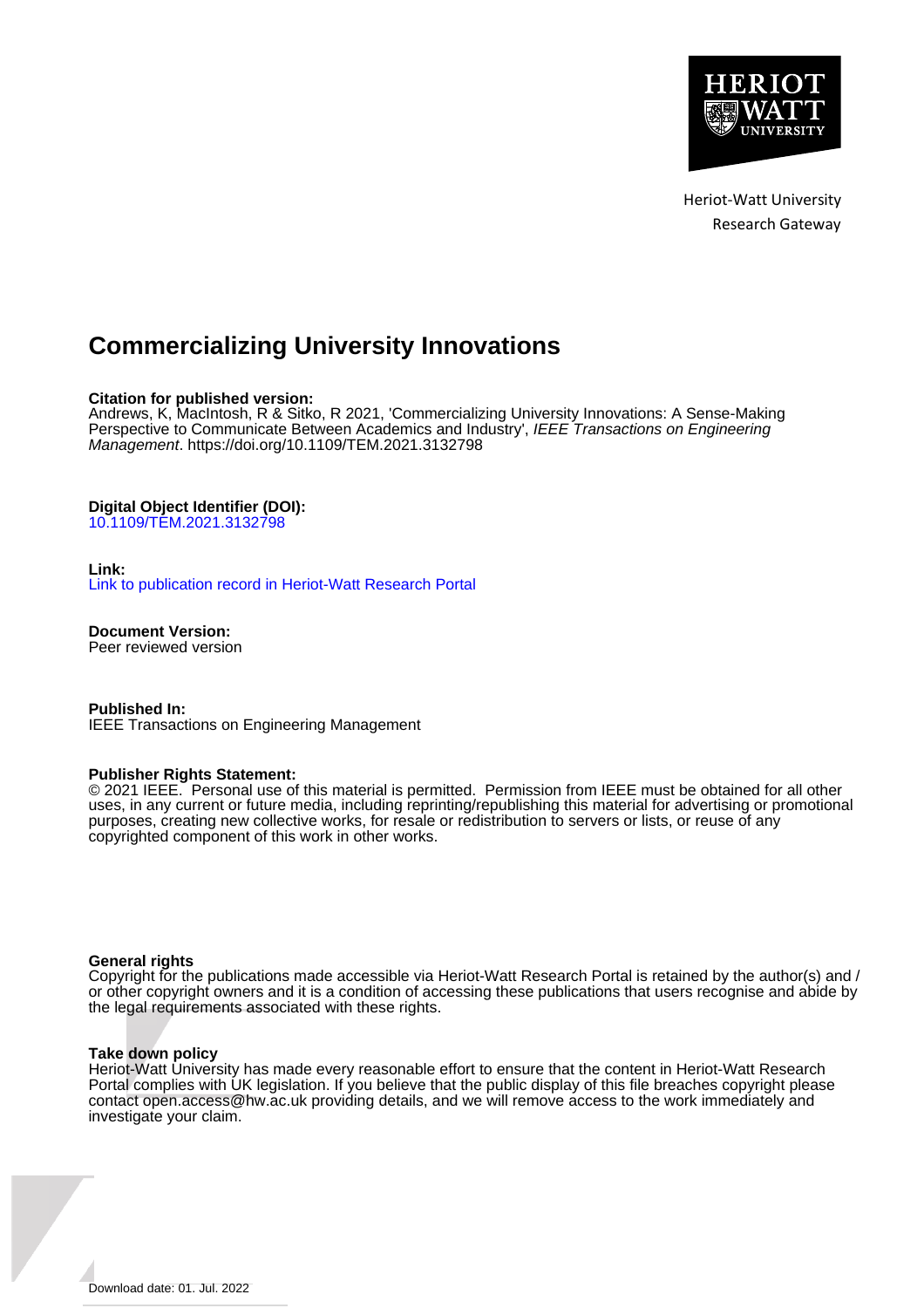# Commercializing University Innovations: A Sense-Making Perspective to Communicate Between Academics and Industry

Kyle Andrews  $\bullet$ [,](https://orcid.org/0000-0001-7333-0201) Robert MacIntosh  $\bullet$ , and Rafal Sitko

*Abstract***—Technology transfer offices (TTOs) play a key role in helping universities commercialize research and distribute knowledge. Nonetheless, there remains an incomplete understanding of the communication, which takes place between academics, industry partners, and TTO staff. The aim of this article is to examine, with the use of sense-making theory, strategies used by TTO employees as they work with academics and industry partners to commercialize intellectual property. In order to achieve this aim, an ethnographic exploratory case study was undertaken at a university TTO. The collected information then became the basis for qualitative interviews with TTO staff from 13 universities in Scotland. The study contributes to the sense-making theory by explaining how, during the commercialization conversations, TTO employees can deliberately interrupt the sense-making process through "dumbing down." Our research introduces the TTO employee as a mediator and examines the role of the TTO staff in facilitating the sense-making process. The findings illustrate how someone who is not an expert in the field can add to the sense-making process. The study suggests that TTO employees intentionally engage in a "dumbing down process" to make complicated conversations easy to understand.**

*Index Terms***—Collaborations in technology management, communication, knowledge management, management of intellectual capital, technology commercialization, technology transfer.**

#### I. INTRODUCTION

**ALONGSIDE teaching and research, commercialization of**<br>technology is a key priority for contemporary universities<br>[11, [2] Eunding expansionents with private and public hodies [1], [2]. Funding arrangements with private and public bodies allow universities to cultivate and harvest research outcomes, reinvest into research and development (R&D) structures and

Manuscript received April 27, 2021; revised July 15, 2021, October 7, 2021, and October 19, 2021; accepted November 25, 2021. This work was supported by a Ph.D. Scholarship from the Heriot-Watt University. Review of this manuscript was arranged by Department Editor M. Dabic. *(Corresponding author: Kyle Andrews.)*

Kyle Andrews is with The Business School Marketing Department, Edinburgh Napier University, EH11 4BN Edinburgh, U.K. (e-mail: [k.andrews@](mailto:k.andrews@napier.ac.uk) [napier.ac.uk\)](mailto:k.andrews@napier.ac.uk).

Robert MacIntosh is with the Faculty of Business and Law, Northumbria University, NE1 8ST Newcastle upon Tyne, U.K. (e-mail: [robert.](mailto:robert.macintosh@northumbria.ac.uk) [macintosh@northumbria.ac.uk\)](mailto:robert.macintosh@northumbria.ac.uk).

Rafal Sitko is with the Edinburgh Business School, Heriot-Watt University, Dubai 294345, UAE (e-mail: [rafal.sitko@hw.ac.uk\)](mailto:rafal.sitko@hw.ac.uk).

This work involved human subjects or animals in its research. Approval of all ethical and experimental procedures and protocols was granted by Heriot-Watt University Research Ethics Committee.

Digital Object Identifier 10.1109/TEM.2021.3132798

propel regional and national innovation [3]. Commercialization of technology is also a key priority for many national and local governments [4], [5] with government agencies providing support and significant amount of funding for universities [6]. Universities implement strategic changes and investments to become more entrepreneurial [7]. One of the common practices is to form technology transfer offices (TTOs) to promote and facilitate the commercialization of academic research [8]. TTOs are a relatively new phenomenon. While over the last two decades there have been a growing number of papers dedicated to TTOs and the wider process of technology transfer, there remains a "paucity of knowledge on research commercialization" [9].

TTOs are seen by academic scholars as dual agents [10], acting as an intermediary between university staff members and industry and generating a wealth of commercial knowledge in order to build and increase the reputation of the university [11]. The role of the TTOs and their staff members is typically to act as the commercialization center for all university-based projects. This includes governmental funding, research output (such as publications), licensing, patenting, and the creation of spin-out companies. Therefore, because of their job role, TTOs and their employees are in constant contact with both academics and industry partners. Furthermore, because of the complex nature of the university technology transfer environment and the considerable number of people TTO employees need to communicate with on a regular basis, a rather unique opportunity is provided to research how TTO employees communicate with different groups.

The literature has examined the following.

- 1) What role TTOs play in the commercialization process [9].
- 2) What are the mission statements of TTOs [12].
- 3) TTO business models [13].

Relevant studies have summarized the literature on TTOs [14]. However, there remains a theoretical and empirical gap in our understanding of the communication between academics and industry partners. To help address this omission, the article presents a study of how employees in TTOs can help facilitate the communication between these individuals, thereby fostering mutual understanding and leading to a successful commercial output. Specifically, the aim of the study was to explore, with the use of sense-making theory, the field of technology transfer and to examine the strategies that TTOs use to communicate between academics and industrial partners.

0018-9391 © 2021 IEEE. Personal use is permitted, but republication/redistribution requires IEEE permission. See https://www.ieee.org/publications/rights/index.html for more information.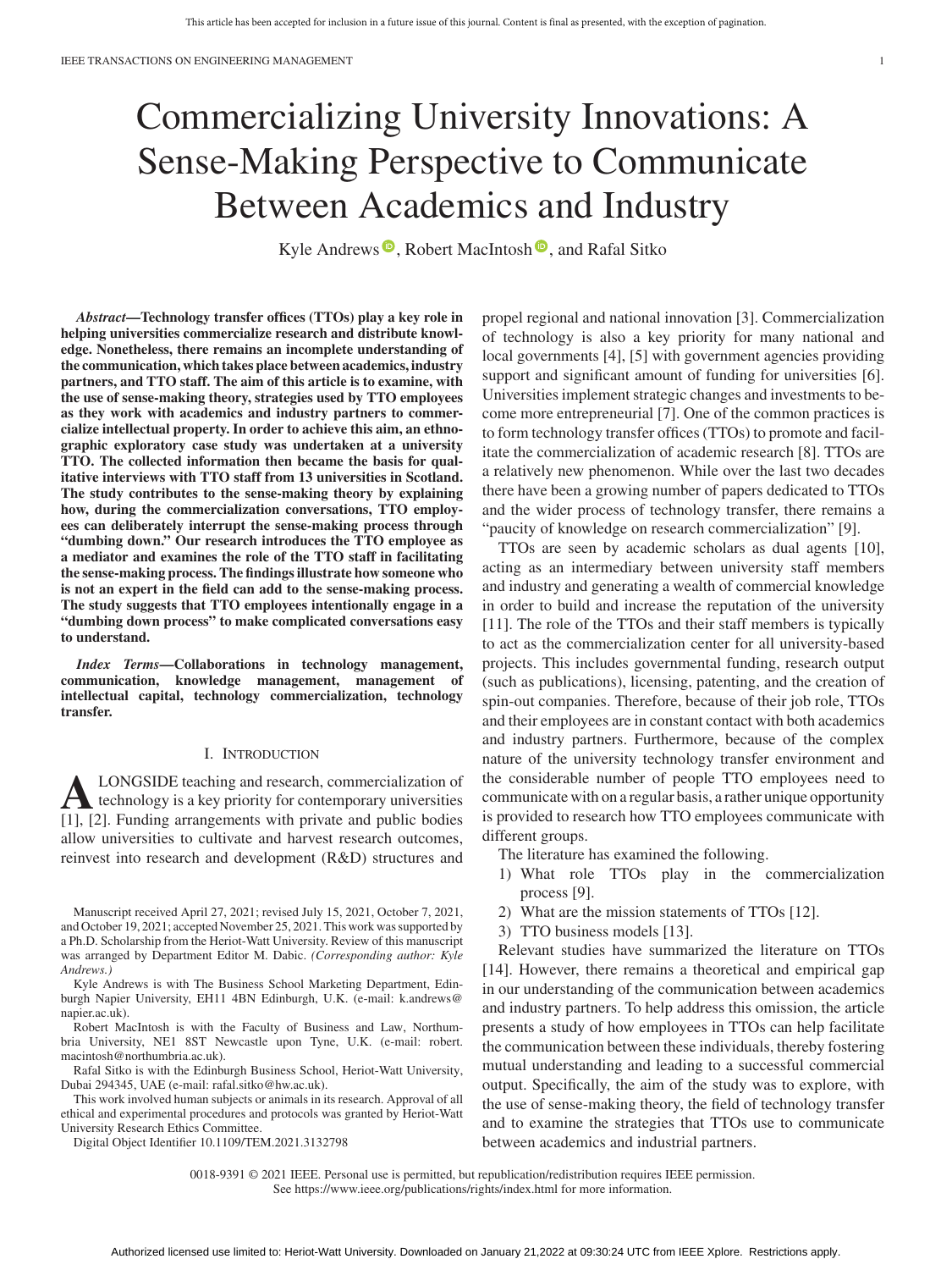The results of the investigation show that TTO staff members may not know answers to all questions, especially those related to technical details of a particular technology. However, they do have experience in regulating and catalyzing the form and pace of communication between parties involved, in order to help them reach mutual understanding. The article expands our knowledge in the context of technology transfer by identifying and explaining how during the commercialization conversations TTO employees can deliberately interrupt the sense-making process through "dumbing down." We define dumbing down as a way to make complicated communication or information easier to understand. This is carried out by mediators as part of the sense-making process. In the context of this article, it is usually performed by TTO employees who will structure the conversation in such a way that actors will not move forward in the commercialization process until everyone in the group has a mutual understanding of the communication. The practice of dumbing down broadens the sense-making framework introduced by Weick *et al.* [15] by introducing an example of a strategy where a party temporarily breaks down (disrupts) sense-making in order to produce a simplistic meaning that all involved parties can understand (dumbing down). This deliberate practice, identified in our research, usually occurs after the initial "noticing and bracketing" [15]. The article also extends our understanding of mediated sense-making developed by Strike and Rerup [16]. Strike and Rerup [16] explain how mediators by regulating and catalyzing particular cues change the pace at which meaning is created. Our article identifies a specific strategy that can be used by mediators (here TTO employees) facilitating a communication between main different parties (here academics and industry partners).

The rest of the article is organized as follows. Section II provides the background about TTOs and technology transfer environment in Scotland, where this study was based. Section III then introduces the theoretical framework of sense-making and mediated sense-making. Section IV introduces the research methods and explains the two-phase structure of the data collection. Section V showcases the study's findings focusing on three themes: TTO staff noticing and bracketing, the dumbing down process, and mediated sense-making. Section VI presents a discussion of findings and Section VII presents a summary highlighting practical implications of the research. Finally, Section VIII concludes this article.

#### II. RESEARCH CONTEXT

#### *A. Technology Transfer Offices*

The primary duty of many universities is to engage in research and facilitate knowledge and information to both academic and student populations. The importance of this task on behalf of the university is well-documented [17]. Universities can also help in technology transfer activities by providing R&D projects [18], [19], by assisting in patenting and licensing innovations along with establishing spin-outs and start-up companies, all of which can provide staff and students with the tools needed to become highly skilled individuals [20], [21].

TTOs are a specialized group of individuals based within a university to help commercialize and manage all aspects of intellectual property (IP) such as patenting, creating licensing agreements and spin-out companies along with performing market analysis and economic assessments of various industries. According to Bennetzen and Moller [22], a TTO can provide research for a solution to theoretical or existing problems along with providing insights into products that the marketplace does not yet know it needs. Furthermore, Bennetzen and Moller argue that TTOs also perform the following:

- 1) investigate the novelty and patentability of IP (typically done by external patent attorneys);
- 2) perform market research (understanding customer needs, mapping competitors, stakeholders, etc.);
- 3) gather competitive intelligence (the assessment of emerging technologies and alternative solutions that might compete with those being pursued by other universities and industries).

TTOs help facilitate commercial knowledge transfers of IP created from university research by licensing them to existing firms or start-up companies. The activities of TTOs have important economic and policy implications because the combination of creating licensing and patenting agreements while also generating university-based start-ups (spinoffs) can result in additional income for the university [10]. Furthermore, increasing additional R&D for the universities helps to create employment opportunities for university-based researchers and graduate students. Thus, generating a spillover effect both economically and technologically into the surrounding geographic location from the university. TTOs activities also make a broader contribution to gross domestic product (GDP), particularly in the case where university funding comes from governments.

Traditionally, TTOs have placed an emphasis on licensing and patenting. However, in more recent years, TTOs and their employees have increased efforts into creating spin-off firms [23]. According to Siegel *et al.* [10], much of the information pertaining to TTOs have focused on the exploration of TTOs performance, specifically by examining elements of technology commercialization (such as licensing and patenting) and entrepreneurship (creating spin-out companies). For example, Siegel *et al.* [10] state that authors like Thursby and Thursby [23] studied university faculty involvement in technology commercialization, such as the inclination of academics to create patents, disclose inventions, coauthor with industry scientists, and form university-based start-ups. Furthermore, Thursby and Thursby [23] and Siegel *et al.* [10] discovered that academics are rarely trained in these activities, let alone trained in the ability to perform a market analysis or foster business development since these are not generally seen as key aspects of the researcher's training. Thus, Bennetzen and Moller [22, p. 12] argue "this points toward a pivotal role for TTO units, they are dedicated to facilitating and managing the process of making academic research have a direct impact on society."

Having a specialized unit such as a TTO can be beneficial for both the university and individual academic researchers [24]. Not only can this office help facilitate the growth of universitydeveloped technology, it can also act as a mediator between the goals and expectations of the university administration and the needs of academic researchers. There are several different rationales for the growth of TTOs within universities.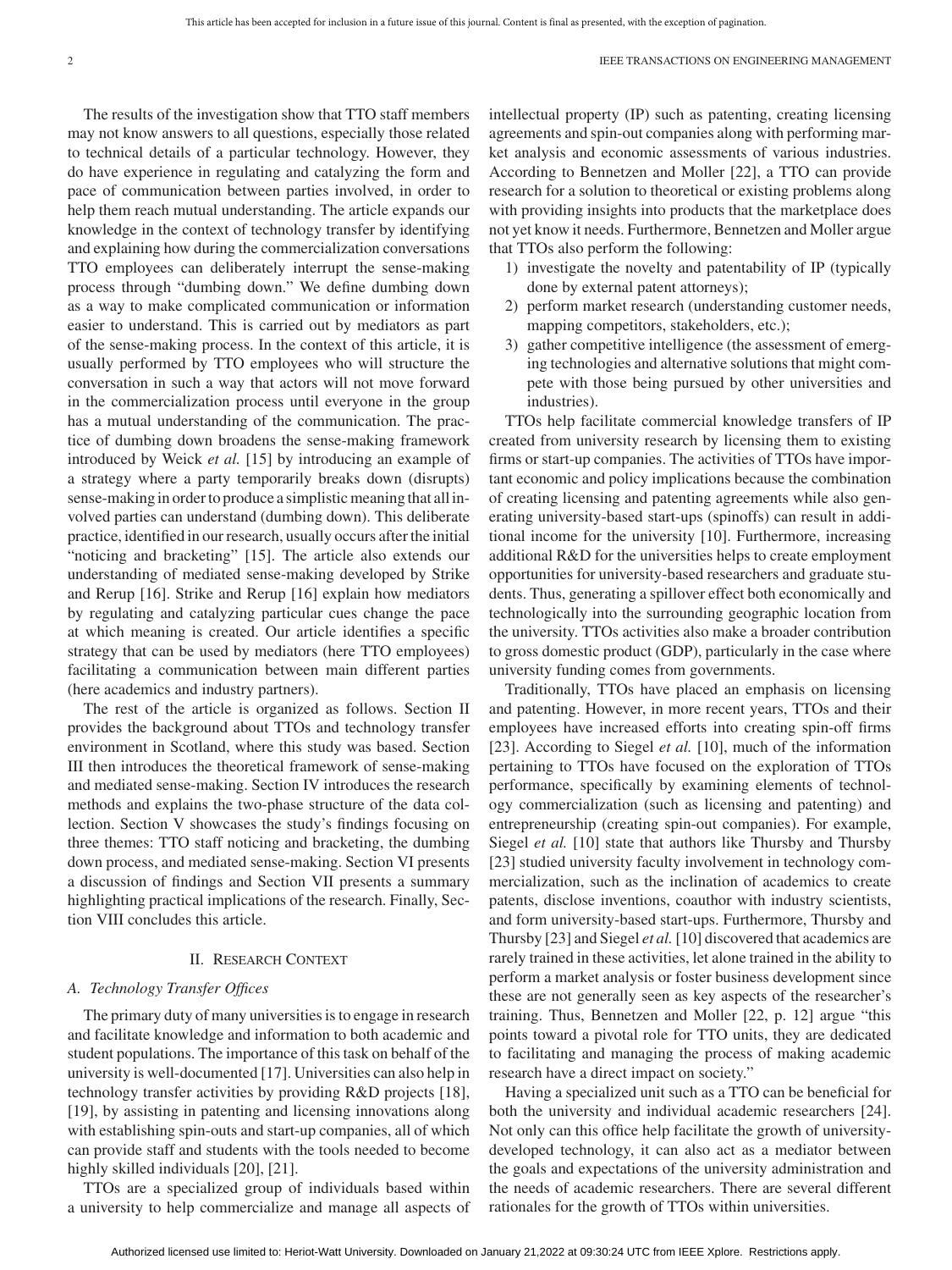First, TTOs help bring knowledge created by academics together within the institution. Thus, by bringing together these inventions it creates a wealth of potential commercial knowledge in order to build and increase the reputation of the university [11]. The university administration has the ability to influence and provide incentives to both the TTO and faculty members by establishing university-wide policies for the sharing of licensing income and/or sponsored research [10]. Second, those employed in TTO roles act as intermediaries between university academic staff and industry. Jensen *et al.* [25] describe the process of academic disclosure and university licensing as a game, in which the goal for the university administration, the academic researchers, and TTOs is to commercialize as much IP as possible. In this process, individuals who specialize in technology transfer treat the office as a dual agent, representative of both research staff and the university [10].

When a university researcher develops a potential technology, service, product, or other forms of innovation, the TTO decides whether to search for a potential business to license the technology and then negotiates the terms of the licensing agreement with the prospective firm. The quality of a product and the invention's potential to be commercialized are two of the most significant determinants of whether an invention becomes a licensed or patented technology. Siegel *et al.* [10, p. 644] state that "TTOs engage in a short 'balancing act,' in the sense that they can influence the rate of invention disclosures, evaluate the inventions once they are disclosed, and negotiate licensing agreements with firms on behalf of the university administration and faculty members."

Hellmann [26] proposes that a further advantage of creating a TTO is that the TTO comprises a team of individuals who specialize in commercialization activities, thus accounting for the fact that individual scientists (who primarily act as teachers or researchers) do not have specialist knowledge in establishing businesses or commercial activities. Additionally, TTOs are generally better equipped and trained toward searching for potential buyers who might be interested in licensed university technology. Hellmann [26] further argues that university researchers are more likely to delegate their search for potential buyers to TTOs when patent protection is implemented. Similarly, Hoppe and Ozdenoren [27] explore the idea that TTOs act as innovation intermediaries in order to reduce any uncertainty problems. They suggest that firms seek to capitalize inventions; however, they cannot estimate the value of the technology with any form of certainty. Intermediaries like TTOs are able to make the investment less risky for the university. They do this by acquiring the expertise to locate new creations by inventors, sort the level of profitability or lack thereof and assess the efficiency level of potential commercialization activities.

TTOs are needed in order to make decisions about the commercialization process of IP because the university administration or research staff members are generally not able to focus their entire attention toward commercialization activities. Siegel and Phan [28] state that TTOs are constantly deciding how to strategically commercialize the IP created by university researchers; specifically, concerning whether emphasis should be focused on licensing or creating spinoff companies. These choices are mostly determined by the TTOs' perceptions of the relative financial returns and the universities' desire to generate economic/knowledge spillover to the local community. Lockett *et al.* [29] argue that TTOs have expertise in both identifying opportunities for commercialization and developing spinoff companies because of their commercial networking and business development expertise. Academic researchers can play a pivotal role in the technology transfer process, especially if their experience and knowledge are necessary for the further development of the technology. Additionally, they can share their preference between creating a spinoff company and a licensing agreement [29].

However, the other literature from Nelsen [30] suggests that TTOs, mainly in the USA, may not be as efficient as previously alleged. Simply having and employing a TTO does not ensure that the office will succeed in securing a positive net income from their IP. According to Macho-Stadler *et al.* [11], the size of a given TTO has a direct effect on licensing activity and licensing revenue. TTO's productivity is also associated with the university's royalty and equity distribution schemes combined with the quality of the TTO staff members. Friedman and Silberman [31] argue that TTO outputs are related to how many years the TTO has been operational, the regional location of the university, whether the university possesses a clear mission to support technological transfer, and the size of rewards for faculty involvement. Weckowska [32] argues that transitioning into "entrepreneurial universities" can be challenging. While opening a TTO can be relatively straightforward, it can be difficult to successfully engage in technology transfer without commercialization practice focusing on building relations and without strategic input from TTO directors. Hidalgo and Albors [33, p. 218] found that in the process of technology transfer regulatory issues, technological cooperation and technological risks can be major barriers for industry partners and partly for universities.

#### *B. Technology Transfer Environment in Scotland*

Scotland has had a long-established regional development agency called Scottish Enterprise, which was established in 1991. The idea was to create support mechanisms combined with the best research/researchers in the world [34]. Scotland was the first region in the U.K. to develop a regional science policy. The regional science policy model in Scotland, later coupled with the Scottish Funding Council (SFC), helps to promote new strategies for universities that include knowledge exchange activities and a strategic approach to research funding and resources in an attempt to compete in a global knowledge-based economy [35]. SFC was established in 2005 and it became "the national, strategic body that is responsible for funding teaching and learning provision, research and other activities in Scotland's 25 colleges and 19 universities and higher education institutions" [36].

A report titled "A Smart, Successful Scotland" [37] identifies three key themes that were deemed important by the government: growing businesses; ensuring global connections; and enhancing the learning and skillset of Scots. Another report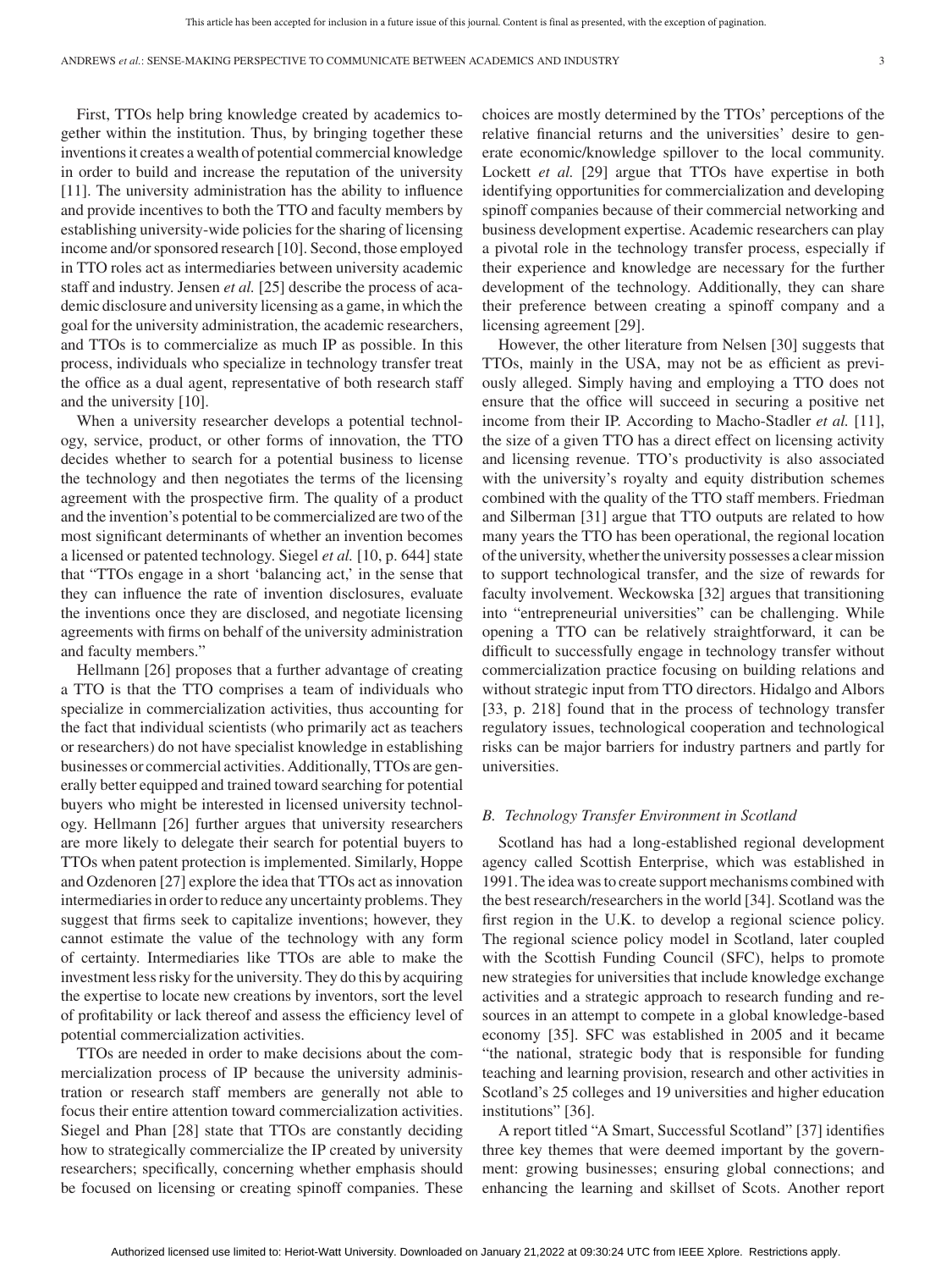titled a "Global Connections Strategy" [38] explains Scotland's strategic direction for commercializing on the opportunities surrounding the knowledge-based economy and putting in place the necessary mechanisms to ensure Scotland is a globally integrated economy. In January 2001, the Minister of Science published a report called "A Science Strategy for Scotland" [39], which expresses the need to maintain a strong science base and calls for an increase in the effective utilization of scientific research created in Scotland. This resulted in enlarged funds for Scottish university science departments as well as bigger subsidies for knowledge exploitation initiatives such as the Proof of Concept Program (PoCP) and the Royal Society of Edinburgh (RSE) and Enterprise Fellowships [40]. PoCP is an initiative managed by Scottish Enterprise, which aims to support and improve the quality of commercialization within Scottish Universities by funding awards to individual research projects [41]. RSE Enterprise Fellowship is a premier business development and training program, which provides a salary, mentoring, and formal business training for promising researchers who want to develop into successful entrepreneurs [42].

In addition, the Scottish Government sees university education as one of the seven key sectors of the Scottish economy, thus there has been an increasing commitment to knowledge and technology exchange from the academic sector, which has been promoted by the SFC. Furthermore, the Scottish Government has stated that knowledge and technology exchange can improve Scotland's social and economic well-being [43].

Scotland has 19 universities, all of which are funded by the SFC. The total income of Scottish universities in 2017–2018 was £3.8bn, out of which £1.1 was funded by SFC [44] and £477 million came from technology transfer [43]. In 2017/2018, this income included external research grants and contracts (49.5%), continuing professional development (13.5%), licensing (1.7%), consultancy (21.0%), enterprise schemes (1.9%), translational awards (4.7%), venturing (5.9%), and outreach (1.8%). Between the academic year 2015/2016 and 2017/2018, the composition of Scottish technology transfer in academia has been relatively consistent, with venturing being the most significant change, which has shown a  $+1.6$  increase between 2015/2016 and 2017/2018 relative to the total sector income for each year [43].

In the 2017–2018 academic year, the highest knowledge transfer income was received by the University of Edinburgh (£86M), followed by the University of (£86M). The University of Glasgow had by far the highest income from external research grants and contracts (£57M), whereas University of Edinburgh had significantly higher income from licensing (£3M) and consultancy (£28M) than other Scottish Universities. The University of Aberdeen has excelled in income from venturing (£24M) [43].

#### III. THEORETICAL BACKGROUND

#### *A. Sense-Making*

KarlWeick is considered as the father of sense-making.Weick [45, p. 4] suggests that the term simply means "the making of sense." This deceptively simple observation suggests that we as individuals are compelled to engage in a process of "structuring the unknown" [46, p. 41] by "placing stimuli into some kind of framework" that enables us "to comprehend, understand,

explain, attribute, extrapolate, and predict" [47, p. 51]. Sensemaking enables people to examine the complexity of the world into a situation that is explicitly comprehended in words and that allows one to take action [15].

Sense-making is the belief that "reality is an on-going accomplishment that emerges from efforts to create order and make retrospective sense of what occurs" [48, p. 635]. Individuals (otherwise known as actors) involved in sense-making, work through a process of social construction. The actors interpret and explain the information that they received to produce credible reconstruction of their world view based on their perception. Therefore, sense-making becomes the basis for understanding the individual accounts involved in the process and it is a never-ending process that these actors make in real time [49]. In addition, sense-making is needed when our understanding of the world and how it works becomes confusing [50]. This occurs when the actor's environment is under constant change or duress, therefore presenting the actors with situations for which they were unprepared for and must adapt toward [51].

People involved in the sense-making process (actors) develop their opinions on the basis of many different factors. Some of these factors may be a person's own unique individual contexts, including organizational positions, histories, and personal backgrounds, which position their sense-making toward the development of different representations [45]. Weick [45, p. 18] has described several properties of sense-making of which three directly relate to actors' contexts. First, sense-making is imbued with identity construction, which means the identities of people involved in a specific context shapes how those individuals view the world [52], [53]. Second, sense-making is retrospective, this means it is based on significant lived events [54, p. 567], with actors relying on their experiences to make sense of their current situation [55]. Third, sense-making is a social process, which is simultaneously an individual and shared experience. It captures an emerging product of conversations that we may have with others or ourselves [53].

Weick [45], [56] explains that sense-making is both an ongoing and retrospective process toward the development of plausible imaginations that help us to rationalize what people are doing. Gephart *et al.* [57] also agree that sense-making is an ongoing process, which through verbal and nonverbal behavior, creates an intersubjective sense of shared meanings. More specifically, in the activity of sense-making actors seek to produce, negotiate, and maintain a shared sense of meaning. It is viewed as an important process of organizing. Sense-making can be described as an arrangement of circumstances during which the actors engage in continuous experiences from which they extract information and try and make sense of the scenario in an ongoing and/or retrospective manner. Taylor and Van Every [58] compare sense-making to a way-station on the road, where experiences are turned into explicitly comprehensive words leading to coordinating systems of action.

In organizational life, we can identify three key factors pertaining to sense-making. First, sense-making occurs when a movement of organizational events is spoken into words and placed into categories. Second, organizing the sense-making process is placed into either written or spoken texts, or both. Third, reading, writing, conversing, and editing are all crucial actions that serve as a way to shape the sense-making process

Authorized licensed use limited to: Heriot-Watt University. Downloaded on January 21,2022 at 09:30:24 UTC from IEEE Xplore. Restrictions apply.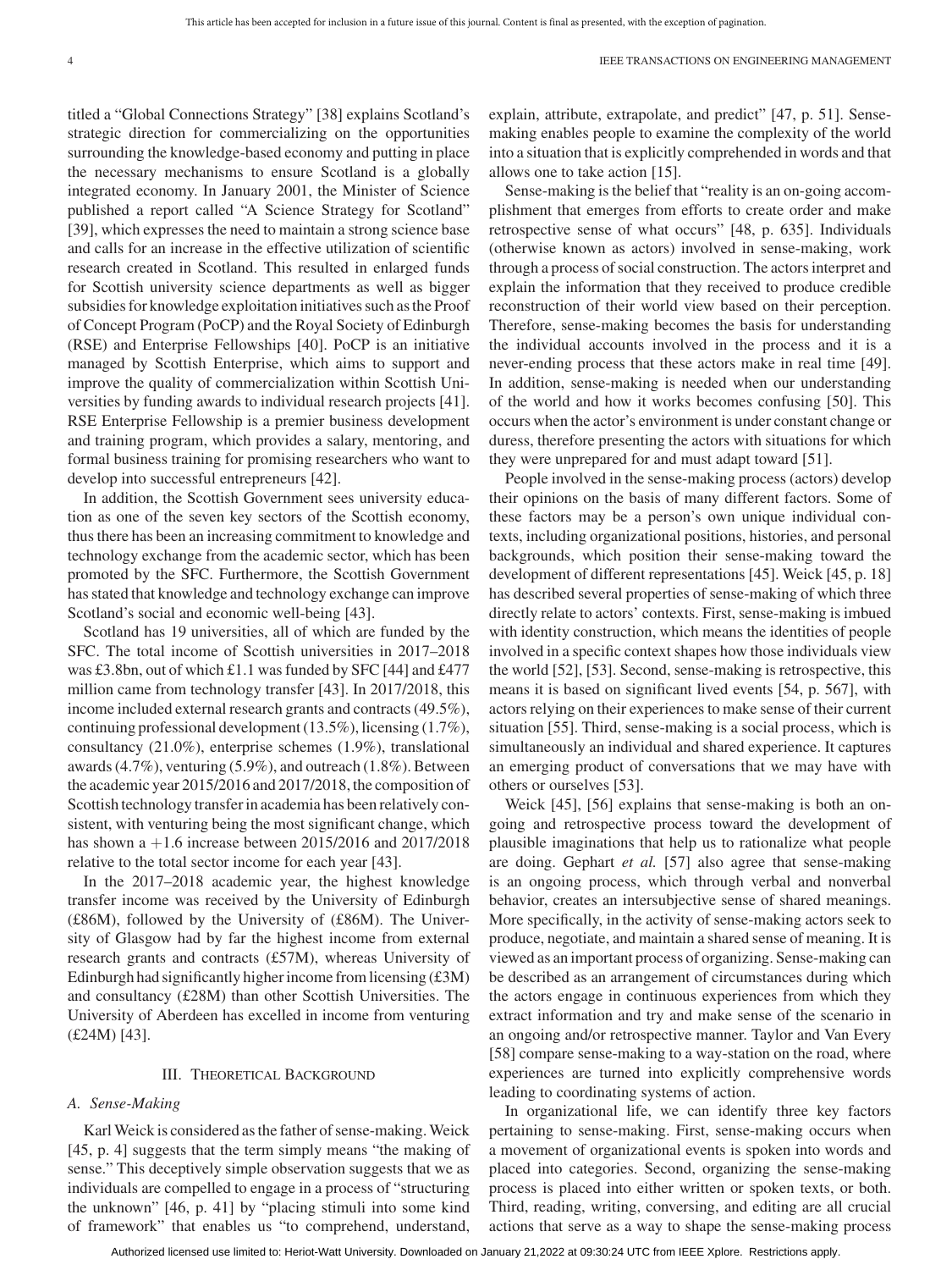[59]. The sense-making process can be examined at the individual as well as level organizational [48]. In particular, this study offers an opportunity to examine the triggers for sense-making and the role(s) of those directly involved in commercializing university IP and shaping the transition from a series of organizational events to an order and shared account of those experiences. The research focuses specifically on the sense-making of conversations that are held between TTO staff, academics, and industry partners. Thus, the project explores sense-making at the individual level.

Sense-making is a theory that can help us understand how the technology transfer process is communicated into existence. It facilitates the exploration of how people bring order and meaning [45] in communication between academics and industry. The research uses sense-making theory to unfold how sense-makers of technology transfer engage in cognitive frameworks and flow of understanding and acting. Sense-making is about the relationship of action and the clarification of that action, rather than the effect it has on evaluation pertaining to the choices that were made. When action is the prime focus, interpretation, not choice, is the significant phenomenon [48].

#### *B. Process of Sense-Making*

According to Chia [60, p. 517], the sense-making process starts with a flux of fleeting sense-impressions, which is then carved out and named with attention and conception. This means sense-making is based on previous experience specifically when problems arise through antecedents and coincidences. Näslund and Pemer [61] argue that if an organization is in a constant state of flux, its members may use storytelling in the sense-making process to unravel the flux and label and categorize the events taking place. Näslund and Pemer argue that the dominant story, used in the process, may be essential in establishing concepts required to capture the meaning behind events taking place in organizations.

*1) Noticing and Bracketing:* Weick *et al.* [15] argue that the sense-making process starts with noticing and bracketing. Noticing is the first, most basic, and most important step. Before we can make sense of something we first need to notice it. We also notice specific cues of the event that we are trying to make sense of. A person can then "bracket a portion of streaming circumstances" [15, p. 412]. This involves giving meaning to particular cues of the event. Weick *et al.* [15] suggest that our current opinions are based on previous experiences that help shape the individual process of noticing and bracketing for every new situation. Those are guided by mental models that have been attained through work, training, and life knowledge. We use acquired mental models to notice and bracket signs or events, meaning of which is unclear. Chia [60] explains that in the early stages of sense-making, information has to be decisively extracted out of the undifferentiated flux of raw experience for closer attention.

Blasco [62] explains that noticing and bracketing are a critical part of the experience in disruption. This involves identifying things that are abnormal when compared against the normal flux of events, which typically results in people looking for an explanation in their immediate context. Therefore, a new meaning, or category, must then be created for the experience that has occurred but does not yet have a name [15], in order to allow the person to comprehend it and re-engage in the experience.

*2) Labeling and Categorizing:* Sense-making is also about labeling and categorizing as an attempt to stabilize the experience. Chia [60, p. 517] explains that labeling works through a tactic of "differentiation and simple-location, identification and classification, regularizing and routinization the intractable or obdurate into a form that is more amenable to functional deployment." According to Weick *et al.* [15], the key phrase in Chia's statement is "functional deployment." Weick *et al.* [15] argue that functional deployment means developing labels on events that are intertwined with one another in such a way that it makes the information more manageable and coordinated in order to distribute the material to others. Therefore, the ways in which situations are interpreted are immediately organized because the events are bracketed and labeled in ways for people involved in the process to gain a common knowledge of meaning. In order for people involved in sense-making to generate a common knowledge meaning, labeling ignores the differences among the actors and therefore deploys intellectual depictions that are able to generate habitual actions.

A critical aspect of developing labels is developing categories, which are pliable. Categories in this process are malleable because they are socially defined and are adapted to individual circumstances. Moreover, according to Weick *et al.* [15], categories are radial in structure. They define the radial structure, as a few key instances within the category might have features that are shared with another category. However, the category contains also marginal instances that have only a limited amount of links. Tsoukas and Chia [63] argue that this difference is potentially critical because actors' actions are stable when they act on the basis of central prototypic cases within a category. However, when actors operate on the basis of more ambiguous peripheral cases, their actions may vary, and they may be more likely to change the organizing process.

*3) Sense-Making and Communication:* Communication is a pivotal component of sense-making and how people organize the process. As pointed out by Taylor and Van Every [58], the communication process itself can be seen as an attempt to make sense of the circumstances and experiences in which we find ourselves. Sense-making draws on language resources in order to formulate and exchange meaning, often through interactive talk that includes established encoded representations. Sensemaking is therefore seen as an activity in which both communication and organization are patterns that are developed through actions and conversations that occur within social structures. To share understanding with others means to take knowledge out of the implied, isolated, difficult, and random to make it more clear, communal, simple, and relevant to a particular situation [65].

This happens when one person is able to convey the complexity or chaos of a situation to another person, which, in turn, communicates it to someone else; essentially, explaining the chaos of a situation through one person's discourse and making the discourse functionally deployable to someone else. Moreover, what Taylor and Van Every attempt to explain is how people try to make sense of how other people make sense of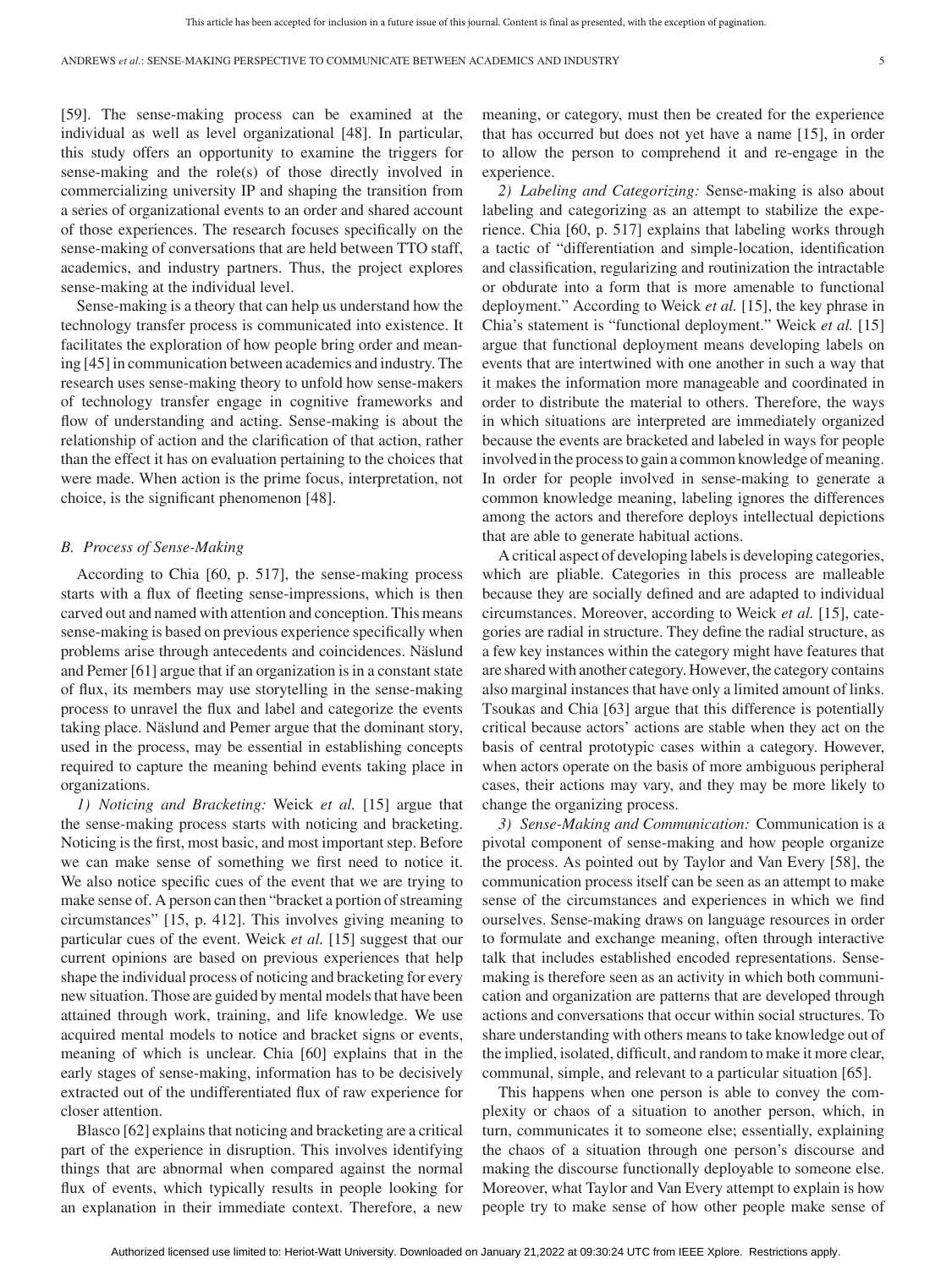things, which is incredibly complex; however, it can become routine in an organizational environment or in this context a **TTO** 

*4) Sense-Giving and Sense-Breaking:* Sense-giving and sense-breaking are two variations of the sense-making process. Gioia and Chittipeddi [49] explain that, particularly in an organizational setting, leaders redefine situations in order to give sense to what is happening through "sense-giving." Sense-giving happens when people attempt to influence another actor's sensemaking process "toward a preferred redefinition of organizational reality" [49, p. 441]. People can engage in sense-giving by creating hypothetical situations, describing values, and attaching labels [65]. However, when sense-giving actors attempt to give either a new, better, or more desired version of sense because it is sometimes necessary to break the old, worse or less desired versions of sense, this process becomes sense-breaking.

Pratt [52] explains that sense-breaking is the breaking down of others' meaning. This differs from the sense-making process because there is no creation of meaning. According to Giuliani [66, p. 221], sense-breaking occurs when: "a person's process of sense-making is disrupted by contradictory evidence, i.e., it is concerned with breaks in the scanning, interpretation, and learning dynamics of the sense-making process." When related to people, sense-making helps to create identity constructions, whereas sense-breaking involves a critical questioning of "who one is" when their view of themselves has been challenged by others [52]. The main purpose of sense-breaking is to disrupt an individual's sense of self in order to create a meaningful void that is to be filled. When studying sense-breaking one should consider 1) what information has emerged that broke sense and 2) how, in the given context, the sense-breaking impacts the process of sense-making [67].

*5) Mediated Sense-Making:* In the process of sense-making, mediators are located between those engaged in sense-making and the larger environment. Mediators can create and break down barriers depending on the environment they are in [68]. They can also help foster information and develop cues between subgroups in the local context [64]. Mediated sense-making is defined by Strike and Rerup [16, p. 881] as "the process and prosocial orientation through which a mediator brings forward cues and points of view to a generated pause, doubt and inquiry among actors who are sense-making within a bounded context." Mediated sense-making helps to explain how outsiders within a given scenario make sense of things.

A mediator can help sense-makers by interrupting and reversing momentum by actors by giving voice to weak cues and facilitating doubt amongst the actors [16]. This means that mediators have the ability to stop the conversation when they notice something is confusing for other group members involved in the sense-making process. Furthermore, Strike and Rerup [16] argue that mediating these interruptions is important because people that are located in a lower position within a given hierarchy can often feel fear of speaking up or not being given a voice. As Weick [56] expresses, actors higher up in the hierarchy have little incentive to hold back and possibly distrust their knowledge, which can lead to an illusion of control and feelings of being overly self-confident. Being surrounded by people who continuously give supportive information induces sense-makers to believe that everyone within a local context agrees with their views. Doubt-based questioning introduced by mediators encourages actors to distrust the sense that has already been made and generate new understandings [69].

#### IV. RESEARCH DESIGN

The research fieldwork was divided into two stages. The first part was an exploratory, ethnographic case study, which was conducted at a TTO in a university where the authors of this project worked at the time of data collection. The case was selected on the grounds of convenience sampling [70]. The selected case met the target population criteria, i.e., 1) it is a TTO engaging in communication between academics and industry partners and 2) it is located in Scotland. Thus, the selected case was suitable for addressing the project's research aim. At the same time, the selected TTO met the practical criteria of easy accessibility and geographical proximity.

Using a case study in the initial stage of the project allowed the researchers to observe the studied phenomenon in a holistic manner [71]. Since a number of organizational issues could affect how TTOs facilitate communication between academics and industrial partners, the fieldwork began with an in-depth case exploration. The case study approach is preferable for investigations of contemporary phenomena within real-life context and where projects adopt inductive reasoning [72]. As Burns [73] argues, case studies are intended to provide a detailed understanding of a specific unit (e.g., an organization). The phenomena observed in that unit could help to establish generalizations about the wider population in which that unit operates. Case studies can also be used as a valuable preliminary stage to further investigations [73].

Utilizing an ethnographic study allowed the researcher to observe how TTO employees work and how the commercialization process unfolds. Ethnographic interviews and open-ended interviews were used throughout this phase, in order to collect information about technology transfer concepts and processes, as well as to gather TTO employees' opinions. For example, the researcher was able to ask questions about how TTO office's employees made sense of different discourses used by academics and practitioners. Case studies allow the researcher to understand complex social phenomena and create meaningful characteristics of real-life events [74]. In this project, a case study was conducted over a period of three weeks during which the researcher observed how the employees of a TTO work and, in particular, how the commercialization process unfolds. As Geertz [75] explains, observation studies with detailed field notes can provide "thick descriptions" of the field, meaning a detailed set of accounts that allows the reader to gain insight on any particular settings, situations, or feelings the researcher might have experienced.

In total, 25 people were interviewed through a combination of ethnographic interviews and open-ended interviews. At this stage, data were collected from an individual university TTO office and their employees (including managers, specialists in legal and commercialization aspects, marketing and administrative staff) and academic faculty from different departments. Interview data were transcribed and, together with field notes,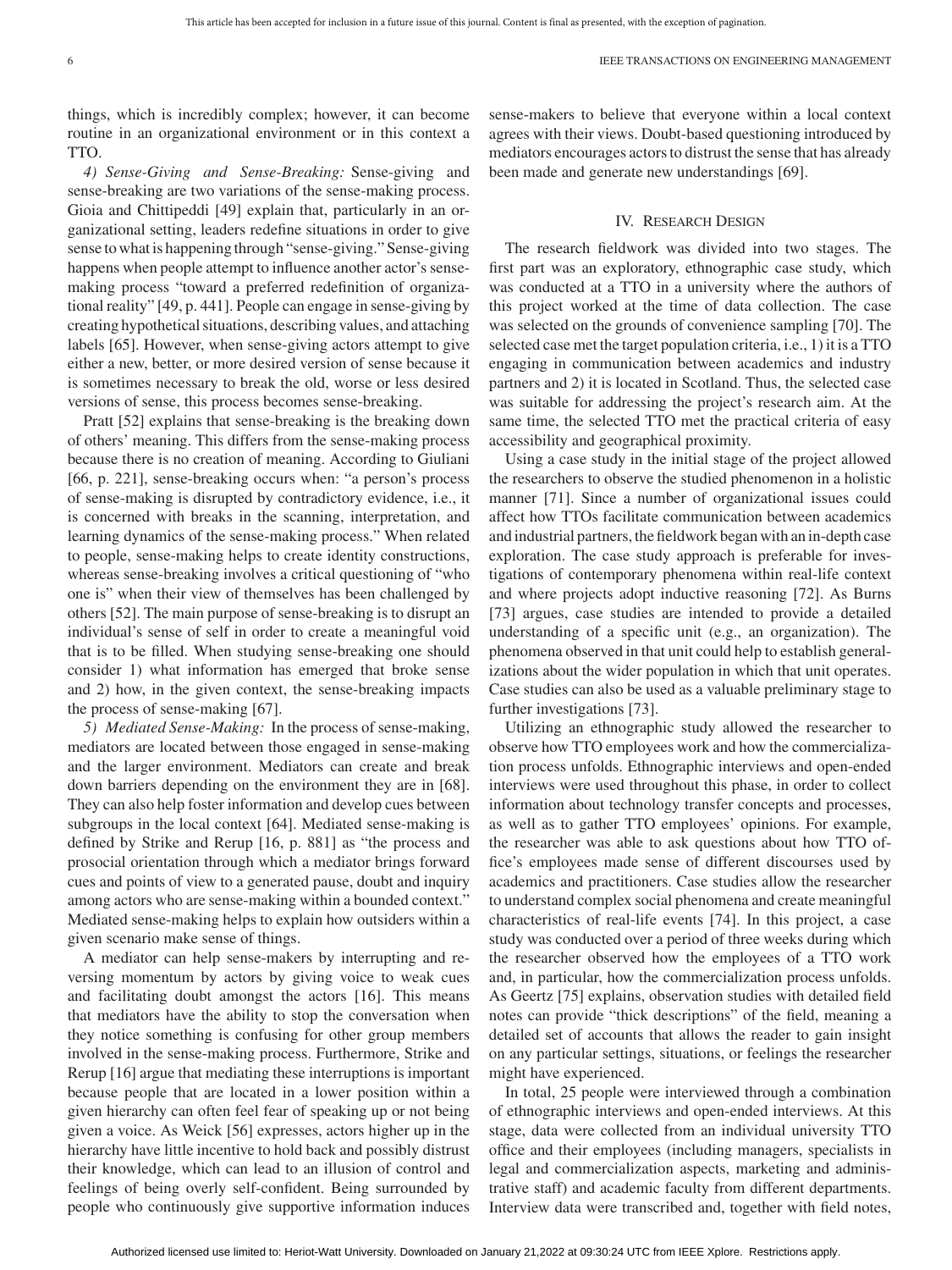they were coded and examined with the use of thematic analysis described by Braun and Clarke [76]. The three main identified themes were the following:

- 1) who the TTO works with;
- 2) knowledge of the TTO's existence;
- 3) communication between the Research Exchange Services office and academic/industry partners.

The themes that were highlighted at this stage became the basis for the interview questions later in the research project.

Observing and interviewing research participants throughout the first stage of the study also helped determine who should be interviewed for the second phase of the data collection, which concerned other universities across Scotland. On the basis of the data collected, a decision was made to focus in the second phase on TTO employees, specifically staff members who are involved in the commercialization process and would have most communication with academic staff and industry partners, as opposed to TTO employees who provide legal expertise or administrative services. This approach represents purposive homogeneous sampling [77]. In the second phase of data collection, the study focused on employees who had similar responsibilities in TTOs. The homogeneity of the sample allowed the project to understand and examine in more depth strategies used by TTO employees in mediating between academics and industry partners [78].

For the second part of the data collection, open-ended face-toface and telephone interviews were conducted with employees of different university TTOs throughout Scotland. The only individuals included in the interview process were employees of Scottish TTOs, not academics or industry partners. This decision was made in accordance with the aim of the study, which was to highlight the experience of the TTOs, rather than other individuals involved in the commercialization process. At the second stage of the data collection, 16 interviews were conducted from 13 different Scottish universities. The interviews were completed over a period of five months as they were dependent on the availability of the respondents. Interviews were approximately 1 h long. The data were transcribed, coded with the use of NVivo and analyzed using the Glaserian version of the grounded theory [79].

#### V. FINDINGS

The process of analysis produced several themes related to the commercialization process. The findings presented and discussed in this research article focus on the following three themes.

- 1) TTO staff noticing and bracketing.
- 2) The dumbing down process.
- 3) Mediated sense-making.

### *A. TTO Staff Noticing and Bracketing*

Sense-making begins with a chaotic situation. Once actors in the situation begin to perceive that communication is not flowing smoothly, the next part of the process is noticing and bracketing. The findings identified the TTO staff members as the individual or group that notices a state of chaos or confusion amongst the other group members. For example, some of the participants

expressed that when they notice a state of confusion or flux, they will give both groups some time to see if they can come to a mutual understanding and try not to get involved. Thus, not stopping the sense-making process of what is being communicated. Other respondents mentioned they might ask a couple of questions to see if the communication by either group becomes clearer. Ultimately, it is up to individual TTO staff members to try and read the situation, assess the communication that is being used, and find a way to make sure the communication between the groups is clear. For example, P10 shares:

*"I might take a minute or two to try and see if it becomes clearer. Once the academic or business has expanded upon their particular point, and if it is not clearer, then I would ask them to clarify it." (P10, 2015. p. 7. Lines 47–48)*

# Additionally, P7 states:

*"I will ask both parties what is the problem we are trying to solve before we actually start throwing potential solutions at things." (P7, 2015. p. 9. Lines 40–45)*

Magala [80] explains that noticing and bracketing means inventing a new interpretation or new meaning for something already happening in the course of the organizing process. TTO staff members engage in this role by noticing a complexity of the discussed subject and bracketing parts of discussion that are confusing. If the communication does not become clearer either with time or by answering questions that are designed to clarify the information that is being communicated, then the TTO employee will often resort to dumbing the information down.

#### *B. Dumbing Down Process*

If the understanding during the communication process does not become clearer through further conversation there is a strategy that TTO employees can utilize in order to make sense. In our research, we called this technique "dumbing down" because one of the participants in the study used this term in order to illustrate how they came to a mutual understanding between academics and industry when their communication had become problematic. Dumbing down is a novel concept in the process of sense-making. In this article, we conceptualize dumbing down as a way to make complicated communication or information easier to understand when the TTO employee, academic and industry partner are having a conversation with one another. This process is carried out by a mediator, and in this study, it is a TTO staff member who stops the sense-making process or the conversation, because they notice a state of confusion or chaos from either the academic or the industry partner. For example, P8 describes:

*"Sometimes you have to pretend you are talking to a 12-year-old child. I do this by trying to bring it down to a base-like understanding. Get the information dumbed down to simplistic terms so that anyone can understand what technology is, not necessarily the workings of the technology but the benefits. I will ask, 'What you're talking about here,' 'Would you mind dumbing it down a little bit?' I am not afraid to say, 'I do not understand this."' (P8, 2015. pp. 11-12. Lines 13–15.)*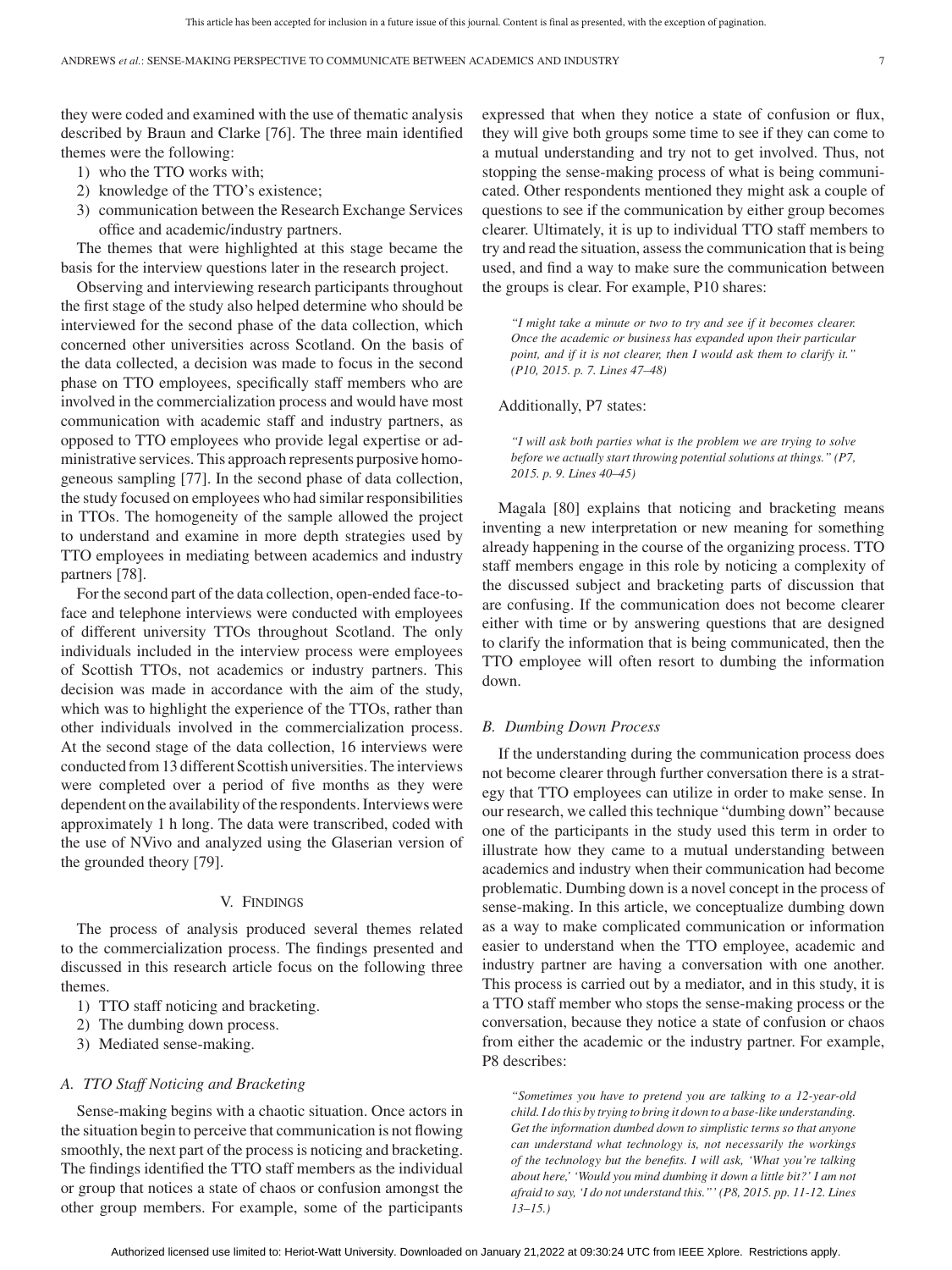This momentary break from the conversation allows other group members to pause and find a way to communicate information into simpler terms, thus, dumbing down the communication so that it can be understood and used by other group members. Chia [60] explains that when this happens the information becomes functionally deployable to other members. The mediator structures the conversation in such a way that actors will not move forward in the commercialization process until everyone in the group has a mutual understanding of the communication. Once a mutual understanding is agreed upon by the group members the sense-making process can continue, along with the commercialization of university IP.

The findings show that dumbing down of communication is a way that helps to make sense of information. This process differs from other versions of sense-making literature because sense has yet to be made. Even though the process of making sense is done retrospectively, the findings demonstrate how the dumbing down of information happens as the conversation between academics and industry is taking place. Thus, dumbing down is happening in real time rather than leaving the conversation for a length of time and then starting the process again. Additionally, the findings highlight the role of TTO staff members as mediators. The findings show that there are several different ways to dumb down the information, which is usually done through phrases such as "layman's terms" or "I do not get it, can you please explain?" Regardless of how the information is dumbed down, it is used as an effort to try to re-establish communication and maintain a level of understanding between members involved in the communication process. This is when the TTO employee needs the communication to be simple and they are not afraid to appear "dumb" or "stupid" in front of the other members of the group in order to facilitate understanding. For example, P5 states:

*"I would ask an academic to break it down for me in order for me to understand, explain it in layman's terms. It is always as easy for me to ask a stupid question, or to try to rephrase it for what either the academic has said, or for that matter what the company has said, in words that I think the other members in the conversation will understand." (P5, 2015. p. 11–12. Lines 45-12)*

Furthermore, having the ability to read body language is an important aspect in dumbing down. For someone who is experienced in these types of commercialization projects, it can be easy to see when someone does not understand what is being communicated. Reading the body language of group members can allow the TTO worker to break down the information in a more simplistic manner. For example, P8 describes:

*"You do have to step in occasionally when you see people talking to each other and it is very obvious from the body language the person does not understand the level of detail especially if an academic or business talks very technical you can see either the academics or industry partners roll their heads." (P8, 2015. pp. 11–12. Lines 11–13.)*

As highlighted by participant 8 TTOs staff members intervention and dumbing down may be needed when either academic or industry partners use technical vocabulary. While academics can lose audience by discussing in detail scientific ideas behind the technology, industry partners may use business language that can be unclear for some academics. The strategy of dumbing down and previously mentioned noticing and bracketing highlight the role of TTO employees as mediators in the process of sense-making.

#### *C. Mediated Sense-Making*

The findings show that TTOs portray a role of mediators in the sense-making of technology commercialization. As mediators, TTO employees themselves do not have to have a detailed technical understanding of the developed technology. For example, this was highlighted by P10:

*"There's the level of understanding I think you need. But it's not very deep in terms of a lot of the technical elements of it. We're not experts in that area."*

#### Similarly, P5 explained:

*"I tend to not understand what the academics are saying but I do think it is reasonably important. You obviously want to know what you are talking about, and there is always questions that industry has about a particular project and therefore I need help from the academics. However, industry is happy with the fact I do not understand. No-one expects you to know the kind of intricate detail about the projects." (P5, 2015. pp. 11–12. Lines 29–26.)*

Thus, TTOs do not play a role of a translator but rather a mediator who is sensitive to how involved parties use different languages and make sense of the commercialization. The TTO staff member, acting as the mediator of the group, asks for clarification to be made. By doing so, TTOs are temporarily stopping the sense-making in order to resume that process with the creation of new meaning. Questions will continue to be asked by either the TTO employee, the academic, or the industry partner until sense has been made of the communication and communication has been re-established. The idea of TTOs as sense-maker mediators corresponds with the Strike and Rerup [16] argument that mediators, by regulating and catalyzing particular cues, change the pace at which meaning is created [16].

#### VI. DISCUSSION: THE DUMBING DOWN PROCESS

The study examines and reports how TTO employees engage in sense-making as a part of the commercialization process. Primarily, the project sheds light on how TTO staff dumb down conversation. What is interesting about this strategy is that TTOs and their staff could seek more complicated explanations of the discussed technology; however, they purposefully lower the level of sophistication to the least common denominator for all parties involved. Studies of sense-making also suggest that speed is preferable [45]. However, findings of this research illustrate that careful regulation of pace and even a temporary break in sense-making can be valuable resources.

The core of sense-making theory is based on individuals trying to make sense of the world that is around them. The findings of this article contribute to sense-making theory in four ways.

First, the findings contribute to sense-making theory by expanding the literature relating to the role that communication plays in sense-making. It is argued by the researchers of this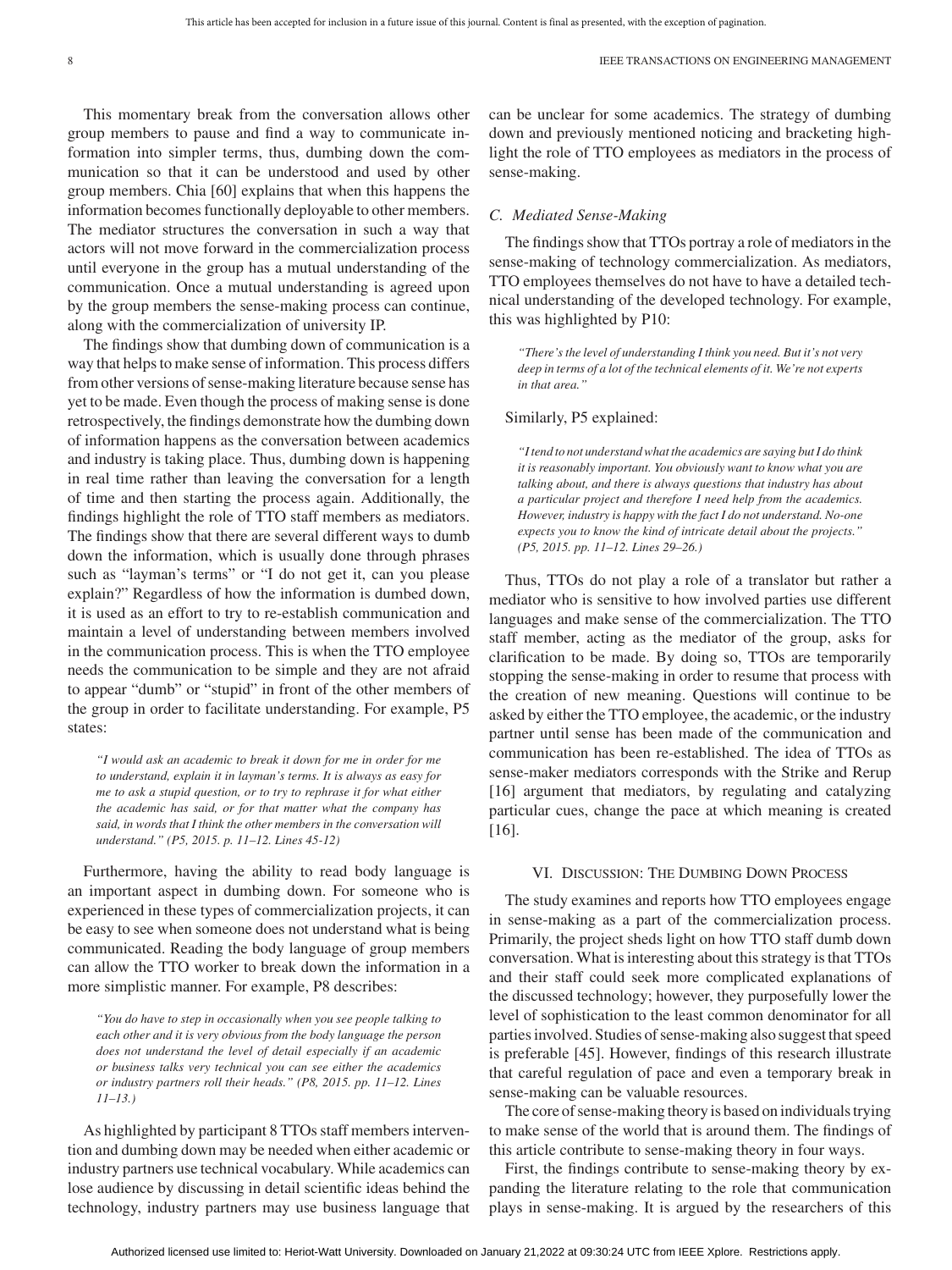article that by having a breakdown and dumbing down of communication, it allows for further knowledge creation and understanding to be developed from different points of view. This further supports arguments made by Cornelissen and Kafouros [81] and Fenton and Langley [82] who have argued the importance of sense-making and communication and how it can lead to interpretation and meaning production. In this study's particular context, the TTO staff members make sense of the communication that is used by either academics or industry partners by deliberately stopping the sense-making process. TTO employees disrupt the sense-making process when they notice there is a state of confusion from other group members. They ask for clarification until the other parties involved in the commercialization process come to a mutual understanding of what is being communicated. This momentary disruption created by the members of the TTOs allows for interpretation and meaning of the communication to be produced in a simplistic way that everyone can understand (dumbing down).

Second, the research that is presented in this article adds to the existing theoretical literature by identifying particular practices that occur in relation to both sense-making and sense-breaking. This study of TTOs examines their tendency to deliberately "stop making sense" or to disrupt sense-making. This varies slightly from Pratt's [52] view of sense-breaking, since the data here is not trying to disrupt an already established sense-making pattern. Rather, the suspension of sense-making is an attempt to revisit, revitalize or reassess the ways in which participants are making sense of the communication. The process labeled here as dumbing down proceeds in one of the four stages mentioned by Weick *et al.* [15]. Participants in the communication are confronted by the pretence on the part of TTO staff members to be confounded by concepts, technologies, etc. In dumbing down, TTO employees deliberately feign a lack of sense-making, in order to further enhance the very making of sense. This paradoxical approach means that in order to maximize sense-making, TTO staff members periodically stop making sense.

Third, the findings extend our understanding of mediated sense-making developed by Strike and Rerup [16]. The role of a mediator is still largely overlooked by sense-making scholars. Early modes of sense-making express the need for group members to make sense of events, but little attention has been paid to the idea of a third party helping to facilitate the sense-making process. It was not until Strike and Rerup introduced the idea in 2016 that the concept of having a third party or mediator help facilitate the making of sense was mentioned. In the context of technology commercialization, we can recognize TTOs and their employees as mediators of sense-making. They adopt this role by facilitating a common communication between the academics and the industry partners. Strike and Rerup [16, p. 882] argue that the sense-making mediator "carefully pace but purposefully plant seeds that interrupt and invite people to make sense." According to Strike and Rerup, this can be done, for example, by bringing new cues or new knowledge. Our article expands the concept of mediated sense-making by demonstrating a new practical strategy that mediators can use, which is dumbing down the discourse.

The findings also contribute to our understanding of the sensemaking process (noticing and bracketing, along with labeling and categorizing) illustrated in more detail by Weick *et al.* [15] and Chia [60]. Weick *et al.* [15] explain that the sense-making process begins with a state of chaos or a flux in the organization. The findings identify that this is where the dumbing down of information by TTO staff members starts. After the state of chaos or confusion on behalf of the academic or industry partner arises, the TTO employee naturally moves on to the next phases of the sense-making process, which is regarded as noticing and bracketing. If the state of confusion continues TTO staff implements the strategy of dumbing down.

However, little academic literature has shed light on who is doing the noticing and bracketing during the sense-making process. It is assumed by Weick *et al.* [15], Chia [60], and Pratt [52] that the person or group who is making sense is the same person or group who is also doing the noticing and bracketing. As mentioned earlier in this particular set of circumstances in dealing with technology transfer that does not have to be the case. TTO staff members notice and bracket confusing information that is being communicated by other group members during the commercialization process. This is based on the TTO employees' previous work experience, knowledge, and/or ability to read other group members' body language. The main difference between the academic literature from Weick *et al.* [15], Pratt [52], Gioia and Chittipeddi [49], and Bartunek *et al.* [65] and the findings illustrated in this article is that in this specific set of circumstances, the individual who is noticing and bracketing is ultimately not the person who is making sense of the communication used by either the academic or industry partner. They are facilitating the conversation in such a way that mutual understanding can be made.

#### VII. POLICY RECOMMENDATIONS

National and regional policy makers try to set incentives for universities to increase their innovation potential [6]. In this system, TTOs are seen as one of the primary means of transporting ideas of academics into the economy and society [22]. Taking into account the importance of TTOs in the commercialization process, policy makers and university management should be interested in a more comprehensive understanding of communication involved in the technology transfer process. Especially, university managers, in their efforts to improve economic and innovation activity of their institutions, should recognize practices that can aid the effectiveness of TTOs. There are two policy-related lessons that can be drawn from our study.

First, our analysis demonstrates a strategy that TTO employees can use when mediating a dialogue between academics and industry partners. The dumbing down strategy can be particularly useful for reaching mutual understanding between the parties when the exchange of technical information poses difficulties. For members of university who draft internal policies, it is important to ensure structured training for front facing TTO members of staff. The training should provide opportunities for practicing resolution of situations where dialogue is failing and on peer-led exchange of best practices in mediation between academics and industry partners. This would institutionalize tacit knowledge crucial for the process of mediation. University and TTO managers should reorganize the importance of not only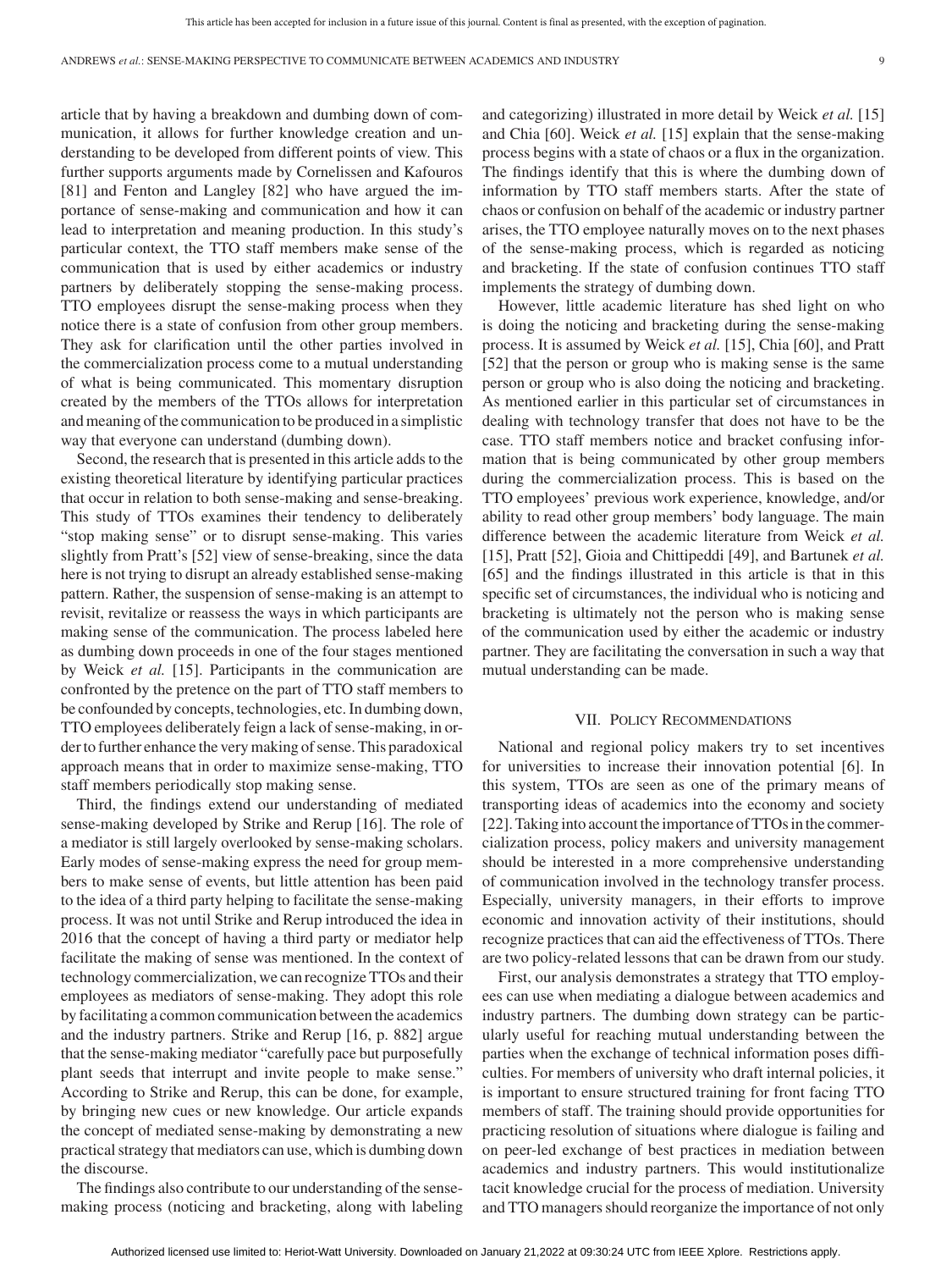technical knowledge but also the soft skills that are required to assist business agreements.

Second, on the regional level policy makers involved in supporting university innovation could help manage industry partners' expectations of TTOs role. When promoting the role of TTOs in the region, the policy makers can also communicate the mediatory function of TTOs' staff. As experts in the technology commercialization process TTO staff can help academics and industry actors find common ground. Although they themselves do not have to have a detailed technical understanding of the developed technology, TTO staff facilitate and manage the process. In this respect, policy should not assume that the parties involved in the commercialization process understand what to expect from TTOs but rather help to set realistic expectations for the parties involved.

#### VIII. CONCLUSION

This article contributed to our understanding of the sensemaking process by regarding TTO employees as intermediaries whose purpose it is to perform noticing and bracketing in a complex, multiperspective set of interactions between academic and nonacademic partners. This is done partially by examining the body language of participants and/or identifying a state of flux or chaos in group members. Once the TTO employee notices there is a state of flux or confusion between the academic and industry partner, they then bracket the information in order that sense can be made by dumbing the information down later in the sense-making process. This adds to the existing knowledge by explaining how someone who notices, and brackets can help make sense of communication (even though they are not the sense-maker), which will eventually be common knowledge for all people involved in the sense-making process.

The study has implications for shaping expectations about the role of TTOs staff in the knowledge commercialization process. The results of this study illustrated, with the use of sense-making theory, that temporary breakdown and dumbing down of communication between academics and industry partners can be an intentional maneuver introduced by mediators. The study suggested that TTO staff members may not know answers to all questions, especially those related to technical details of commercialized technology. However, TTO staff can have experience in regulating and catalyzing the form and pace of communication between parties involved, in order to help them reach mutual understanding. When managing TTOs, it is important to remember that miscommunication can arise between parties involved in technology transfer. Communication between academics and industry partners can be particularly challenging when it comes to understanding the technology. Our article makes a practical contribution to TTO management by sharing a strategy that TTO employees can use when dialogue and mutual understanding between the parties involved becomes problematic.

There are a couple of key limitations to this research. First, the researcher was not able to interview representatives from every university in Scotland. There are a total of three universities that were not represented in this study. Unfortunately, these three universities happen to be in the top five universities in Scotland

pertaining to technology transfer. Furthermore, some of these universities only have one individual who specializes in commercialization. There is, therefore, a possibility of representing only the smaller universities in the Scottish technology transfer environment. However, this study does try to mitigate this issue by including as many individuals from as many universities as possible in order to collect the most amount of information and represent the Scottish technology transfer industry accurately.

Moreover, the universities that were chosen in this study are geographically specific to Scotland. Other universities throughout the United Kingdom, Europe, and the United States were not included in this study. Regions such as England, European regions like Germany, and Ivy League Schools in the United States have several colleges and universities and in comparison, Scotland is much smaller. Therefore, the data represented in this study have a high probability of highlighting phenomena specific to the Scottish region and may not be represented in other areas. This opens further research opportunities for examining sensemaking in the technology transfer in other national contexts. It could be particularly insightful to examine whether similar mediation strategies exist in high commercialization regions throughout Europe such as France, Germany, and Italy, and other parts of the world such as U.S. or China. Additionally, there are other fields of study in which dumbing down could be studied and applied, such as in politics and the ability to communicate bills and laws to the people who are ultimately voting on them. Dumbing down also has the potential to be applied in news reporting by possibly dumbing down the information to a larger audience. Dumbing down can be one of the key attributes of mass communication, where the content provider takes on a role of a mediator, in the sense-making process, and deliberately makes more complex or technical information easier to understand for all parties involved. Lastly, dumbing down could be applied in the legal field specifically during an active trial when an attorney notices a member of the jury who is confused as to what an expert witness is testifying.

#### **REFERENCES**

- [1] R. Watermeyer, "Issues in the articulation of 'impact': The responses of U.K. academics to 'impact' as a new measure of research assessment," *Stud. Higher Educ.*, vol. 39, no. 2, pp. 359–377, 2014.
- [2] A. S. Adegbile, D. Sarpong, and D. Cao, "Industry–university collaborations in emerging economies: A legitimacy perspective," *IEEE Trans. Eng. Manage.*, to be published, doi: [10.1109/TEM.2021.3050859.](https://dx.doi.org/10.1109/TEM.2021.3050859)
- [3] S. Siegel, D. A. Waldman, L. E. Atwater, and A. N. Link, "Commercial knowledge transfers from universities to firms: Improving the effectiveness of university-industry collaboration," *J. High Technol. Manage. Res.*, vol. 14, no. 1, pp. 111-133, 2003.
- [4] National Institute of Standards and Technology, "Unleashing American Innovation," Accessed: Jul. 6, 2021. 2021. [Online]. Available: [https://](https://www.nist.gov/unleashing-american-innovation) [www.nist.gov/unleashing-american-innovation](https://www.nist.gov/unleashing-american-innovation)
- [5] Department of Premier and Cabinet, "Turning ideas into jobs: Accelerating research and development in NSW," Accessed: Jul. 6, 2021. 2021. [Online]. Available: [https://www.dpc.nsw.gov.au/publications/categories/](https://www.dpc.nsw.gov.au/publications/categories/turning-ideas-into-jobs-accelerating-research-and-development-in-nsw/) [turning-ideas-into-jobs-accelerating-research-and-development-in-nsw/](https://www.dpc.nsw.gov.au/publications/categories/turning-ideas-into-jobs-accelerating-research-and-development-in-nsw/)
- [6] K. Ismail and A. M. Ajagbe, "The roles of government in the commercialization of technology based firms," *Middle-East J. Sci. Res.*, vol. 16, no. 2, pp. 229–236, 2013.
- [7] I. Díez-Vial and Á. Montoro-Sánchez, "How knowledge links with universities may foster innovation: The case of a science park," *Technovation*, vol. 50, pp. 41–52, 2016.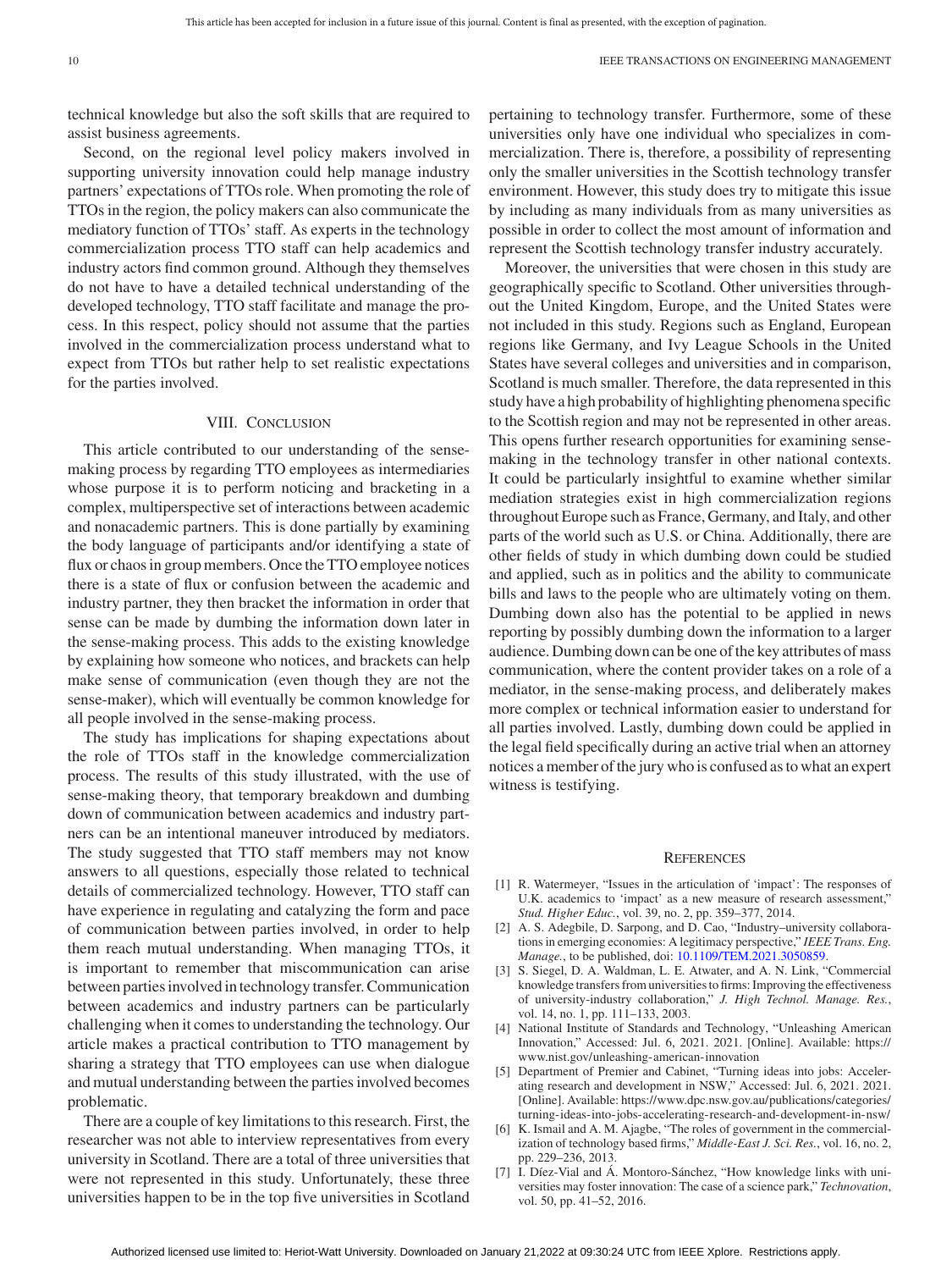- [8] A. Lockett and M. Wright, "Resources, capabilities, risk capital and the creation of university spin-out companies," *Res. Policy*, vol. 34, no. 7, pp. 1043–1057, 2005.
- [9] M. Belitski, A. Aginskaja, and R. Marozau, "Commercialising university research in transition economies: Technology transfer offices or direct industry funding," *Res. Policy*, vol. 48, no. 3, pp. 601–615, 2019.
- [10] D. S. Siegel, R. Veugelers, and M. Wright, "Technology transfer offices and commercialisation of university intellectual property: Performance and policy implications," *Oxford Rev. Econ. Policy*, vol. 23, no. 4, pp. 640–660, 2007.
- [11] I. Macho-Stadler, D. Pérez-Castrillo, and R. Veugelers, "Licensing of university inventions: The role of a technology transfer office," *Int. J. Ind. Org.*, vol. 25, no. 3, pp. 483–510, 2007.
- [12] C. Fitzgerald and J. A. Cunningham, "Inside the university technology transfer office: Mission statement analysis," *J. Technol. Transfer*, vol. 41, no. 5, pp. 1235–1246, 2016.
- [13] D. Baglieri, F. Baldi, and C. L. Tucci, "University technology transfer office business models: One size does not fit all," *Technovation*, vol. 76, pp. 51–63, 2018.
- [14] M. Holgersson and L. Aaboen, "A literature review of intellectual property management in technology transfer offices: From appropriation to utilization," *Technol. Soc.*, vol. 59, pp. 1–10, 2019.
- [15] K. E. Weick, K. M. Sutcliffe, and D. Obstfeld, "Organising and the process of sense-making," *Org. Sci.*, vol. 16, no. 4, pp. 409–421, 2005.
- [16] V. Strike and C. Rerup, "Mediated sense-making," *Acad. Manage. J.*, vol. 59, no. 3, pp. 880–905, 2016.
- [17] D. Bok, *Universities in the Marketplace: The Commercialisation of Higher Education*. Princeton, NJ, USA: Princeton Univ. Press, 2003.
- [18] J. Li, "Global R&D alliances in China: Collaborations with universities and research institutes," *IEEE Trans. Eng. Manage.*, vol. 57, no. 1, pp. 78–87, Feb. 2010.
- [19] Z. Xu, M. E. Parry, and M. Song, "The impact of technology transfer office characteristics on university invention disclosure," *IEEE Trans. Eng. Manage.*, vol. 58, no. 2, pp. 212–227, May 2011.
- [20] E. Roberts and D. E. Malone, "Policies and structures for spinning off new companies from research and development organisations," *R&D Manage.*, vol. 26, pp. 17–48, 1996.
- [21] I. M. AR, S. Temel, M. Dabic, J. Howells, A. Mert, and R. B. Yesilay, "The role of supporting factors on patenting activities in emerging entrepreneurial universities," *IEEE Trans. Eng. Manage.*, to be published, doi: [10.1109/TEM.2021.3069147.](https://dx.doi.org/10.1109/TEM.2021.3069147)
- [22] M. V. Bennetzen and L. S. Moller, "Technology transfer: Bridging academic research and society—A communicative approach," *J. Appl. Commun. Res.*, vol. 19, pp. 11–16, 2013.
- [23] J. G. Thursby and M. C. Thursby, "University licensing," *Oxford Rev. Econ. Policy*, vol. 23, no. 4, pp. 620–639, 2007.
- [24] A. A. del Campo, A. Sparks, R. C. Hill, and R. T. Keller, "The transfer and commercialization of university-developed medical imaging technology: Opportunities and problems," *IEEE Trans. Eng. Manage.*, vol. 46, no. 3, pp. 289–298, Aug. 1999.
- [25] R. Jensen, J. G. Thursby, and M. C. Thursby, "The disclosure and licensing of university inventions: The best we can do with the s∗∗t we get to work with," *Int. J. Ind. Org.*, vol. 21, no. 9, pp. 1271–1300, 2003.
- [26] T. Hellmann, "The role of patents for bridging the science to market gap," *J. Econ. Behav. Org.*, vol. 63, pp. 624–647, 2007.
- [27] H. C. Hoppe and E. Ozdenoren, "Intermediation in innovation," *Int. J. Ind. Org.*, vol. 23, no. 5/6, pp. 483–503, 2005.
- [28] D. S. Siegel and P. Phan, "Analyzing the effectiveness of university technology transfer: Implications for entrepreneurship education," *Adv. Study Entrepreneurship, Innov., Econ. Growth*, vol. 16, pp. 1–38, 2005.
- [29] A. Lockett, D. Siegel, M. Wright, and M. Ensley, "The creation of spin-off firms at public research institutions: Managerial and policy implications," *Res. Policy*, vol. 34, no. 7, pp. 981–993, 2005.
- [30] L. Nelsen, "The rise of intellectual property protection in the American University," *Science*, vol. 279, pp. 1460–1461, 1998.
- [31] J. Friedman and J. Silberman, "University technology transfer: Do incentives, management, and location matter?," *J. Technol. Transfer*, vol. 28, pp. 17–30, 2003.
- [32] D. M. Weckowska, "Learning in university technology transfer offices: Transactions-focused and relations-focused approaches to commercialization of academic research," *Technovation*, vol. 41, pp. 62–74, 2015.
- [33] A. Hidalgo and J. Albors, "University-industry technology transfer models: An empirical analysis," *Int. J. Innov. Learn.*, vol. 9, no. 2, pp. 204–223, 2011.
- [34] C. Lyall, "Changing boundaries: The role of policy networks in the multilevel governance of science and innovation in Scotland," *Sci. Public Policy*, vol. 34, pp. 3–14, 2007.
- [35] R. Huggins and F. Kitagawa, "Regional policy and university knowledge transfer: Perspectives from devolved regions in the U.K.," *Regional Stud.*, vol. 46, no. 6, pp. 817–832, 2012.
- [36] European Commission, "Scottish Funding Council," Accessed: Jul. 6, 2021. 2021. [Online]. Available: [https://ec.europa.eu/growth/tools](https://ec.europa.eu/growth/tools-databases/regional-innovation-monitor/organisation/scottish-funding-council)[databases/regional-innovation-monitor/organisation/scottish-funding](https://ec.europa.eu/growth/tools-databases/regional-innovation-monitor/organisation/scottish-funding-council)[council](https://ec.europa.eu/growth/tools-databases/regional-innovation-monitor/organisation/scottish-funding-council)
- [37] Scottish Executive, "A smart, successful Scotland: Ambitions for the enterprise networks," Accessed: Jul. 5, 2020. 2001. [Online]. Available: [https://www.webarchive.org.uk/wayback/archive/20171002004747/http:](https://www.webarchive.org.uk/wayback/archive/20171002004747/http://www.gov.scot/Publications/2001/01/8107/File-1) [//www.gov.scot/Publications/2001/01/8107/File-1](https://www.webarchive.org.uk/wayback/archive/20171002004747/http://www.gov.scot/Publications/2001/01/8107/File-1)
- [38] Scottish Executive, "Scotland: A global connections strategy. Scottish Executive, Edinburgh," Accessed: Jul. 5, 2020. 2001. [Online]. Available: [https://www.webarchive.org.uk/wayback/archive/20131114054522/http:](https://www.webarchive.org.uk/wayback/archive/20131114054522/http://www.scotland.gov.uk/Resource/Doc/158429/0042932.pdf) [//www.scotland.gov.uk/Resource/Doc/158429/0042932.pdf](https://www.webarchive.org.uk/wayback/archive/20131114054522/http://www.scotland.gov.uk/Resource/Doc/158429/0042932.pdf)
- [39] Scottish Executive, "A science strategy for Scotland. Scottish Executive, Edinburgh," Accessed: Jul. 5, 2020. 2001. [Online]. Available: [https://www.webarchive.org.uk/wayback/archive/20131103141540/http:](https://www.webarchive.org.uk/wayback/archive/20131103141540/http://www.scotland.gov.uk/Resource/Doc/158401/0042918.pdf) [//www.scotland.gov.uk/Resource/Doc/158401/0042918.pdf](https://www.webarchive.org.uk/wayback/archive/20131103141540/http://www.scotland.gov.uk/Resource/Doc/158401/0042918.pdf)
- [40] C. Lyall, "Scotland's science strategy: An exercise in concurrent power?" *Scottish Affairs*, vol. 52, pp. 51–70, 2005.
- [41] European Commission "Proof of Concept Programme," Accessed: Jul. 6, 2021. 2007. [Online]. Available: [https://ec.europa.eu/regional\\_policy/en/](https://ec.europa.eu/regional_policy/en/projects/best-practices/united-kingdom/1466) [projects/best-practices/united-kingdom/1466](https://ec.europa.eu/regional_policy/en/projects/best-practices/united-kingdom/1466)
- [42] The Royal Society of Edinburgh, "Enterprise fellowships," Accessed: Jul. 6, 2021. 2021. [Online]. Available: [https://www.rse.org.uk/awards/](https://www.rse.org.uk/awards/enterprise-fellowships) [enterprise-fellowships](https://www.rse.org.uk/awards/enterprise-fellowships)
- [43] SFC, "Knowledge exchange metric income data AY 2015-16 to AY 2017-18," Accessed: Jul. 5, 2020. 2019. [Online]. Available: [https://www.webarchive.org.uk/wayback/archive/20190401105842/http:](https://www.webarchive.org.uk/wayback/archive/20190401105842/http://www.sfc.ac.uk/nmsruntime/saveasdialog.aspx?lID=19346&sID=8819) [//www.sfc.ac.uk/nmsruntime/saveasdialog.aspx?lID=19346&sID=8819](https://www.webarchive.org.uk/wayback/archive/20190401105842/http://www.sfc.ac.uk/nmsruntime/saveasdialog.aspx?lID=19346&sID=8819)
- [44] Audit Scotland, "Finances of Scottish universities," Accessed: Aug. 9, 2020. 2019. [Online]. Available: [https://www.audit-scotland.gov.uk/](https://www.audit-scotland.gov.uk/uploads/docs/report/2019/nr_190919_finances_universities.pdf) [uploads/docs/report/2019/nr\\_190919\\_finances\\_universities.pdf](https://www.audit-scotland.gov.uk/uploads/docs/report/2019/nr_190919_finances_universities.pdf)
- [45] K. E. Weick, *Sense-Making in Organisations*. Thousand Oaks, CA, USA: SAGE, 1995.
- [46] R. H. Waterman Jr., *Adhocracy: The Power to Change*. Memphis, TN, USA: Whittle Direct Books, 1990.
- [47] W. H. Starbuck and F. J. Milliken, "Executives' perceptual filters: What they notice and how they make sense," in *The Executive Effect: Concepts and Methods for Studying Top Managers*, D.C. Hambrick, Ed., Greenwich, CT, USA: JAI Press, 1988, pp. 35–65.
- [48] K. E. Weick, "The collapse of sense-making in organisations: The Mann Gulch disaster," *Administ. Sci. Quart.*, vol. 38, pp. 628–6652, 1993.
- [49] D. A. Gioia and K. Chittipeddi, "Sense-making and strategic change," *Strategic Manage. J.*, vol. 12, pp. 433–448, 1991.
- [50] S. Snook, N. Nohria, and R. Khurana, *The Handbook for Teaching Leadership: Knowing, Doing, and Being*. Newbury Park, CA, USA: SAGE, 2012.
- [51] R. Heifetz, A. Grashow, and M. Linsky, *The Practice of Adaptive Leadership: Tools and Tactics for Changing Your Organisation*. Boston, MA, USA: Harvard Bus. Press, 2009.
- [52] M. G. Pratt, "The good, the bad, and the ambivalent: Managing identification among Amway distributors," *Administ. Sci. Quart.*, vol. 45, no. 3, pp. 456–493, 2000.
- [53] G. Currie and A. Brown, "A narratological approach to understanding process of organising in a U.K. hospital," *Hum. Relations*, vol. 56, no. 5, pp. 536–586, 2003.
- [54] A. Schutz, *Collected Papers, I: The Problem of Social Reality*. The Hague, Netherlands: Martinus Nijhoff, 1962.
- [55] G. Labianca, B. Gray, and D. L. Brass, "A grounded model of organisational schema change during empowerment," *Org. Sci.*, vol. 11, pp. 235–257, 2000.
- [56] K. E. Weick, *Making Sense of the Organisation*. Malden, MA, USA: Blackwell, 2005.
- [57] R. P. Gephart, C. Topal, and Z. Zhan, "Future-orientated sense-making: Temporalities and institutional legitimation," in *Process, Sense-Making and Organising*, T. Hernes and S. Maitlis, Eds., New York, NY, USA: Oxford Univ. Press, 2010, pp. 275–312.
- [58] J. R. Taylor and E. J. Van Every, *The Emergent Organisation: Communication as Its Site and Surface*. Mahwah, NJ, USA: Lawrence Erlbaum Associates, 2000.